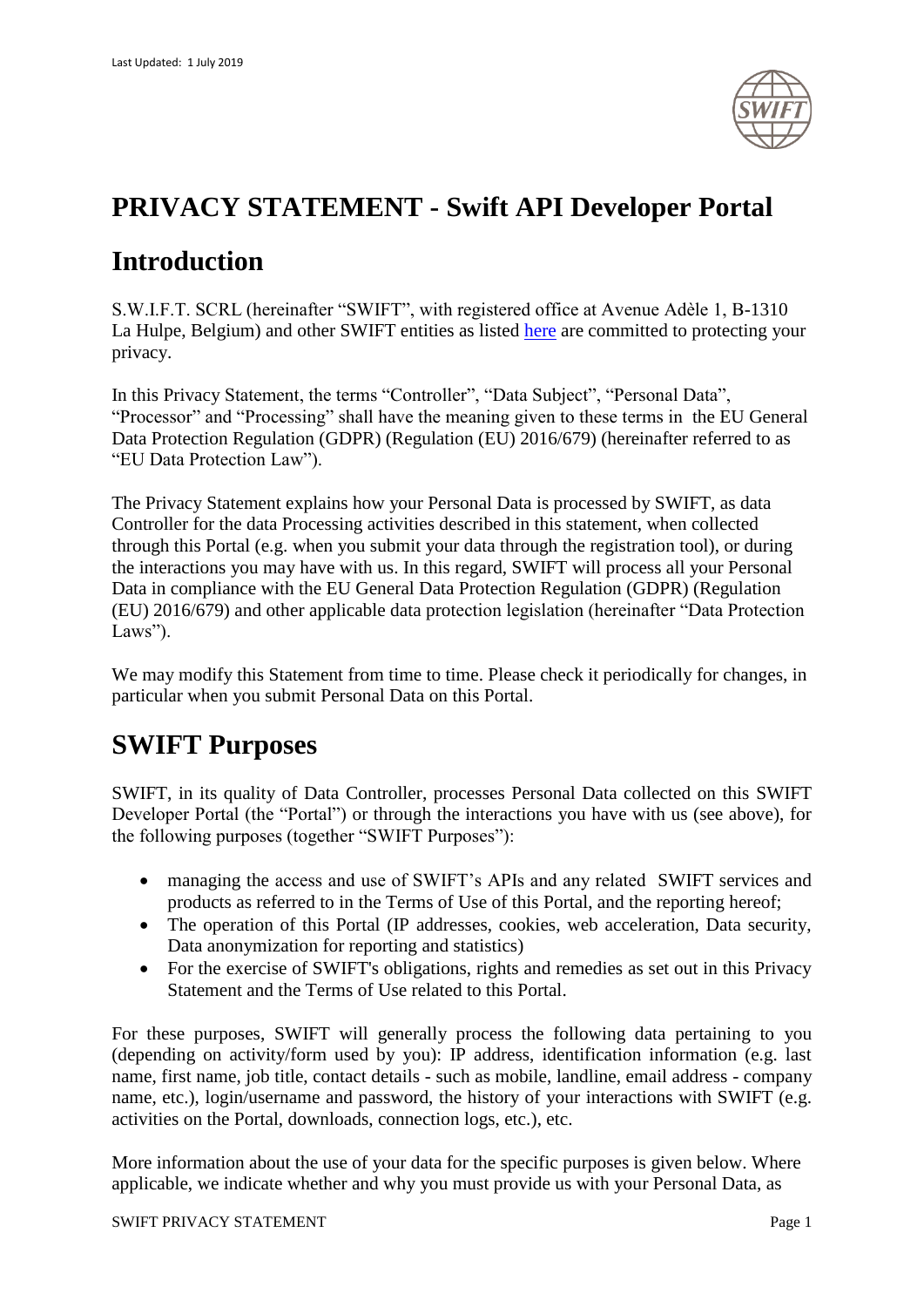

well as the consequences of failing to do so. If you do not provide your data when requested, you may not be able to benefit from our services, if that data is necessary to provide you with the services or if we are legally required to collect it.

# **Access to SWIFT APIs and related SWIFT services and products**

SWIFT will Process your Personal Data submitted on this Portal to the extent this Processing is necessary for the access and use of the SWIFT APIs and related products and services, and as documented in the related Terms of Use, including the sending of operational communication.

If you object to this processing, you may no longer be able to access our Portal and use its features.

## **Operation of this Portal**

SWIFT has a legitimate interest to Process your Personal Data for the operation of this Portal and as detailed below:

### **IP Addresses**

For our internal purposes, we may use IP addresses (the Internet address of your computer) stored in web logs to generate aggregate statistics on the usage of our portal, such as volume, traffic patterns and time spent on a page.

### **Hyperlinks to other websites**

Our Portal may contain links to other websites not owned or operated by SWIFT. SWIFT is not responsible for the privacy practices of these websites.

#### **Cookies**

Our Platform use cookies. Cookies are small pieces of information that are stored by your browser on your computer's hard drive or in your browser memory.

The information stored with cookies include your name, first name, registration number on the Portal, language preference and navigation settings, login ID, and IP addresses.

For a detailed description on the use and purposes of cookies via this Website, please consult the Cookie Policy available on the Portal.

#### **Data Security**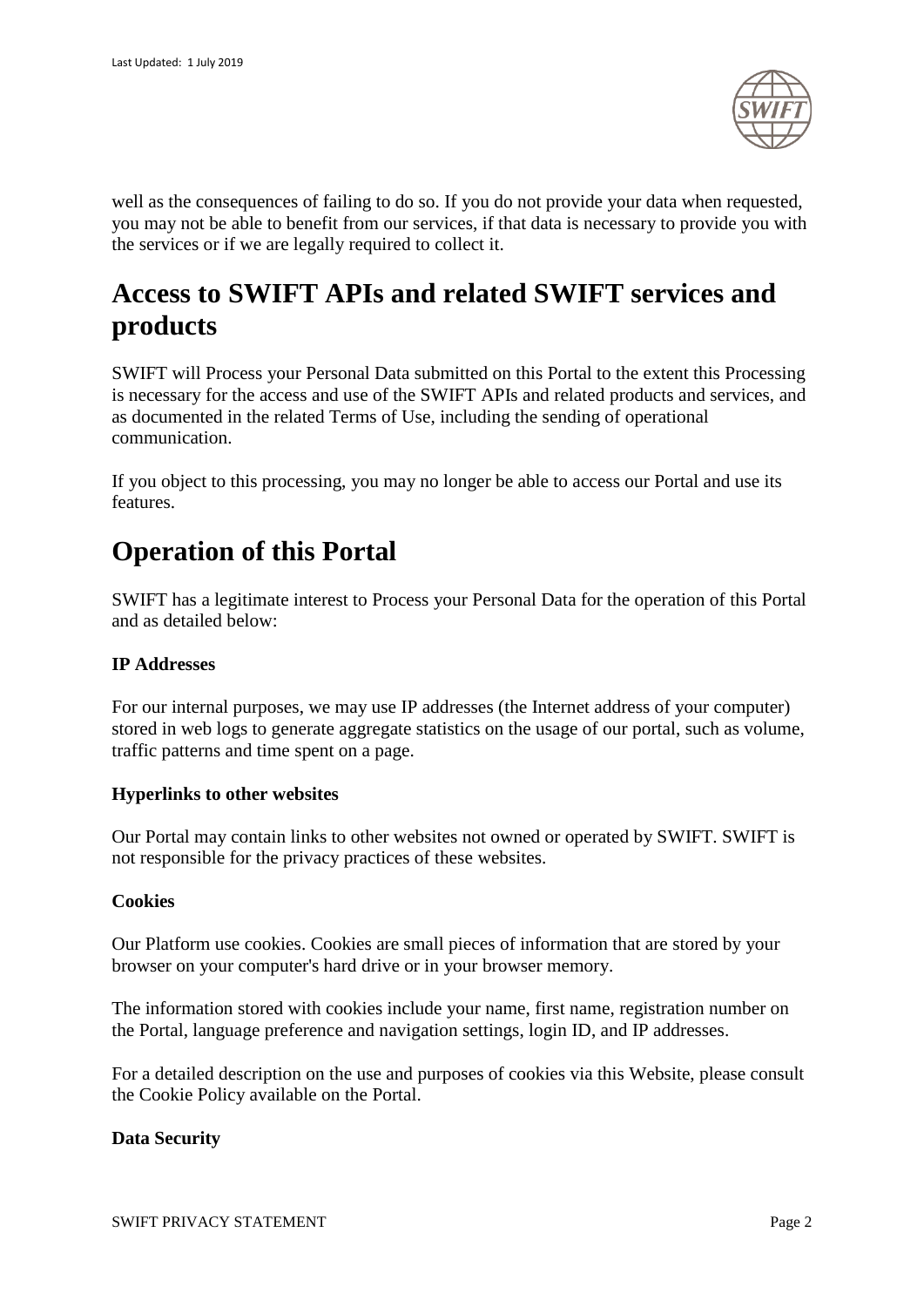

We are committed to protect your Personal Data against accidental or unlawful destruction, accidental loss, alteration, and unauthorized disclosure or access. Therefore, we monitor and record the data exchange (IP address, timestamp, volumes), both incoming and outgoing, in order to preserve the security, integrity and availability of our infrastructure. In addition, in case of suspicious activity, SWIFT might collect data (including personal data) from various sources (e.g. public sources, threat intelligence providers, etc.) in order to start and manage its own investigation.

These data are kept for up to one year. Data can be kept longer when a security issue has been encountered and evidences need to be kept for SWIFT to exercise its rights and remedies.

Any Personal Data collected during this process may be shared by SWIFT with the relevant authorities.

Please be aware that we cannot ensure the security of your data on your computer or during transmission over the Internet. In this regard, we advise you to take every possible precaution to protect Personal Data stored on your computer and transiting on the Internet.

### **Data anonymization for reporting and statistics**

SWIFT has a legitimate interest to produce reports and statistics about the usage of the Portal (e.g. visitors per day, geographical reach, etc.).

These reports will be fully anonymized.

## **Data Submitted on Behalf of Someone Else**

If you provide Personal Data of another person to SWIFT for the purposes mentioned above, you shall ensure that (i) this person has been duly informed about SWIFT's right to process such Personal Data as set out herein and has been provided with the present Privacy Statement, (ii) such Personal Data are collected and supplied in accordance with applicable legislation and without infringing such person's or any third party rights and (iii) you have obtained his or her prior consent where needed.

## **Sharing Data**

When required for the SWIFT Purposes, we may share your data with other offices in the SWIFT group (see the SWIFT Offices page for more information), other users of our Portal, carefully selected suppliers (e.g. security specialists, maintenance suppliers, marketing/events organization suppliers), or other selected third parties (typically SWIFT partners or subcontractors).

Before sharing your data, we require such third parties to only process your Personal Data on our instructions and to provide sufficient guarantees in respect of the technical and organizational security measures protecting the data processing activities.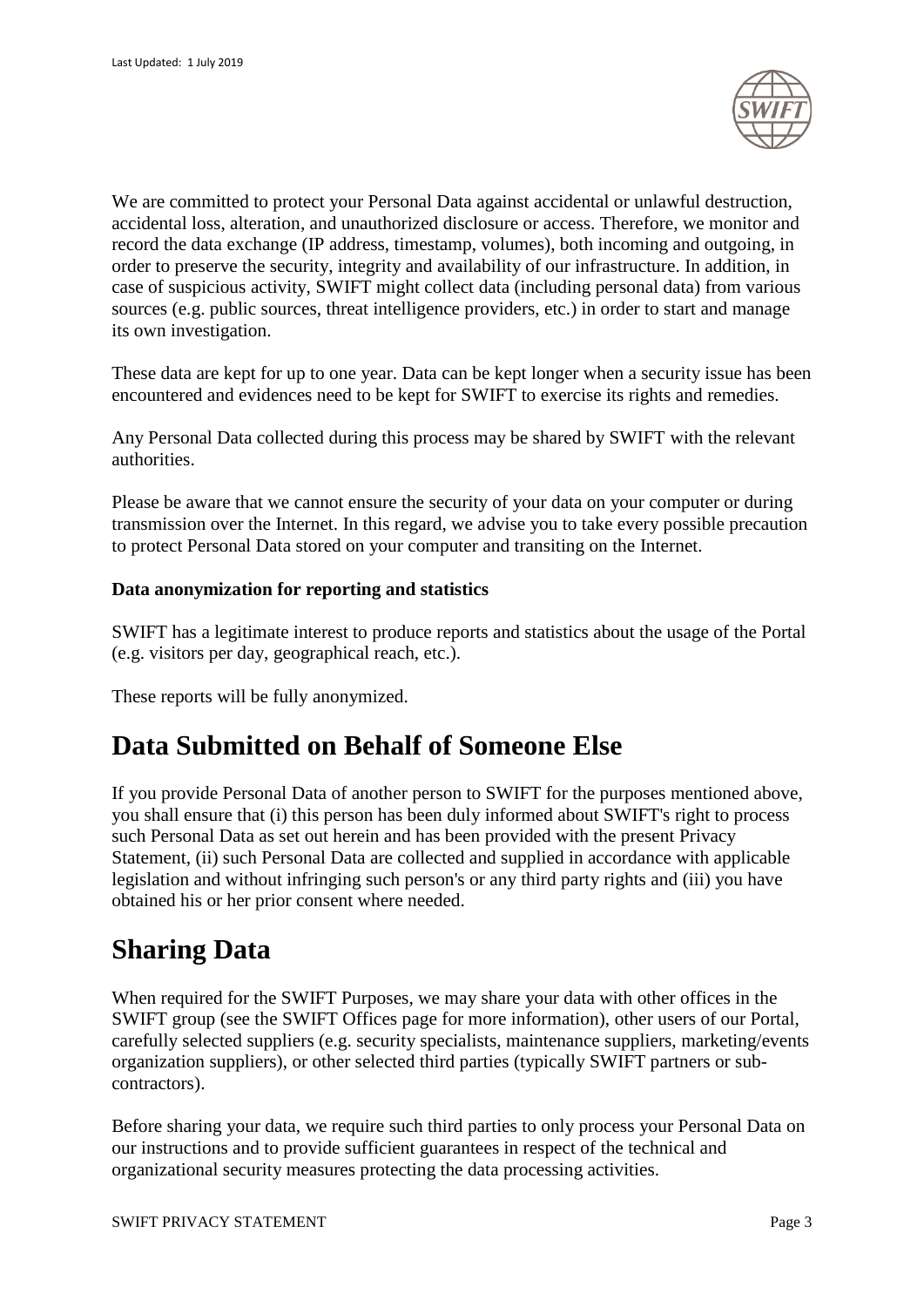

Such SWIFT offices or third parties may be located in or outside the European Economic Area (EEA), including in countries that do not offer a level of data protection considered as adequate under a EU Commission adequacy decision.

In the latter case, we ensure the lawfulness of such transfers by:

- agreeing with other SWIFT offices on the standard contractual clauses approved by the European Commission Decision 2004/915/EC of 27 December 2004;
- agreeing with third parties on the most appropriate statutory, contractual, or selfregulatory basis (for example Privacy Shield certification) to allow such transfers.

You have a right to obtain more information about these safeguards used to transfer data outside of EEA, by contacting our Data Protection Officer (see below).

# **Your Rights**

Your Personal Data will not be kept by SWIFT for longer than necessary, after which your Personal Data will be deleted. As general rule, and unless specified differently in this Privacy Statement, SWIFT will keep your data for the duration of the statute of limitation applicable to our relationship with you.

During this period, you have the right to access, correct, restrict, receive a copy and even erase your own Personal Data in accordance with the Data Protection Laws, and you can object to the processing of your Personal Data for direct marketing purposes.

In addition, where relevant, you can withdraw your consent at any time and without motivation for those types of data Processing to which you consented. Note however that this does not affect the lawfulness of the data Processing based on your consent before the withdrawal.

Finally, in some circumstances, you have as well the right to object to the Processing of your Personal Data mentioned above.

You may exercise your data protection rights by sending your request together with a proof of your identity to SWIFT's Privacy Officer (see below).

If you have any other questions or complaints regarding the Processing of your Personal Data, you can also contact the SWIFT's Privacy Officer or lodge a complaint with the supervisory data protection authority in your country of residence, place of work or where an incident took place. In Belgium, the data protection authority is:

Belgian data protection authority

Rue de la Presse 35, 1000 Brussels

Phone: +32 (0)2 274 48 00

SWIFT PRIVACY STATEMENT Page 4